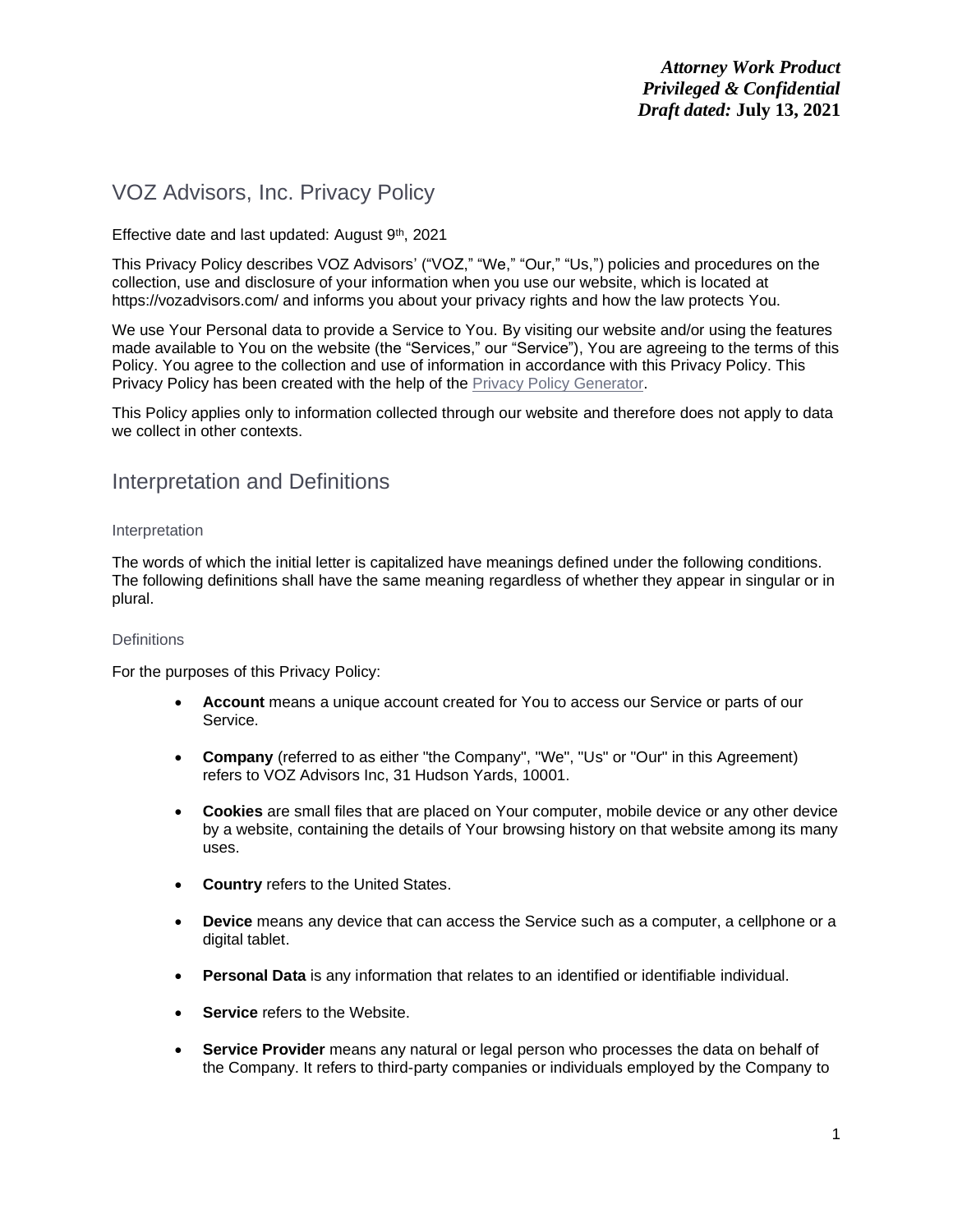facilitate the Service, to provide the Service on behalf of the Company, to perform services related to the Service or to assist the Company in analyzing how the Service is used.

- **Usage Data** refers to data collected automatically, either generated by the use of the Service or from the Service infrastructure itself (for example, the duration of a page visit).
- **Website** refers to VOZ Advisors website, accessible from <https://vozadvisors.com/>
- **You** means the individual accessing or using the Service, or the company, or other legal entity on behalf of which such individual is accessing or using the Service, as applicable.

# Collecting and Using Your Personal Data

## **Types of Data Collected**

We collect personal and other information from you directly when you provide it to us through the website. We may also automatically collect certain information about you and your computer, smartphone, or other device when you use, access, or interact with our website.

## **Personal Data**

While using Our Service, We may ask You to provide Us with certain personally identifiable information that can be used to contact or identify You. Personally identifiable information may include, but is not limited to:

- Email address
- First name and last name
- Phone number
- Usage Data

## **Usage Data**

Usage Data is collected automatically when using the Service.

Usage Data may include information such as Your Device's Internet Protocol address (e.g., IP address), browser type, browser version, the pages of our Service that You visit, the time and date of Your visit, the time spent on those pages, unique device identifiers and other diagnostic data.

When You access the Service by or through a mobile device, We may collect certain information automatically, including, but not limited to, the type of mobile device You use, Your mobile device unique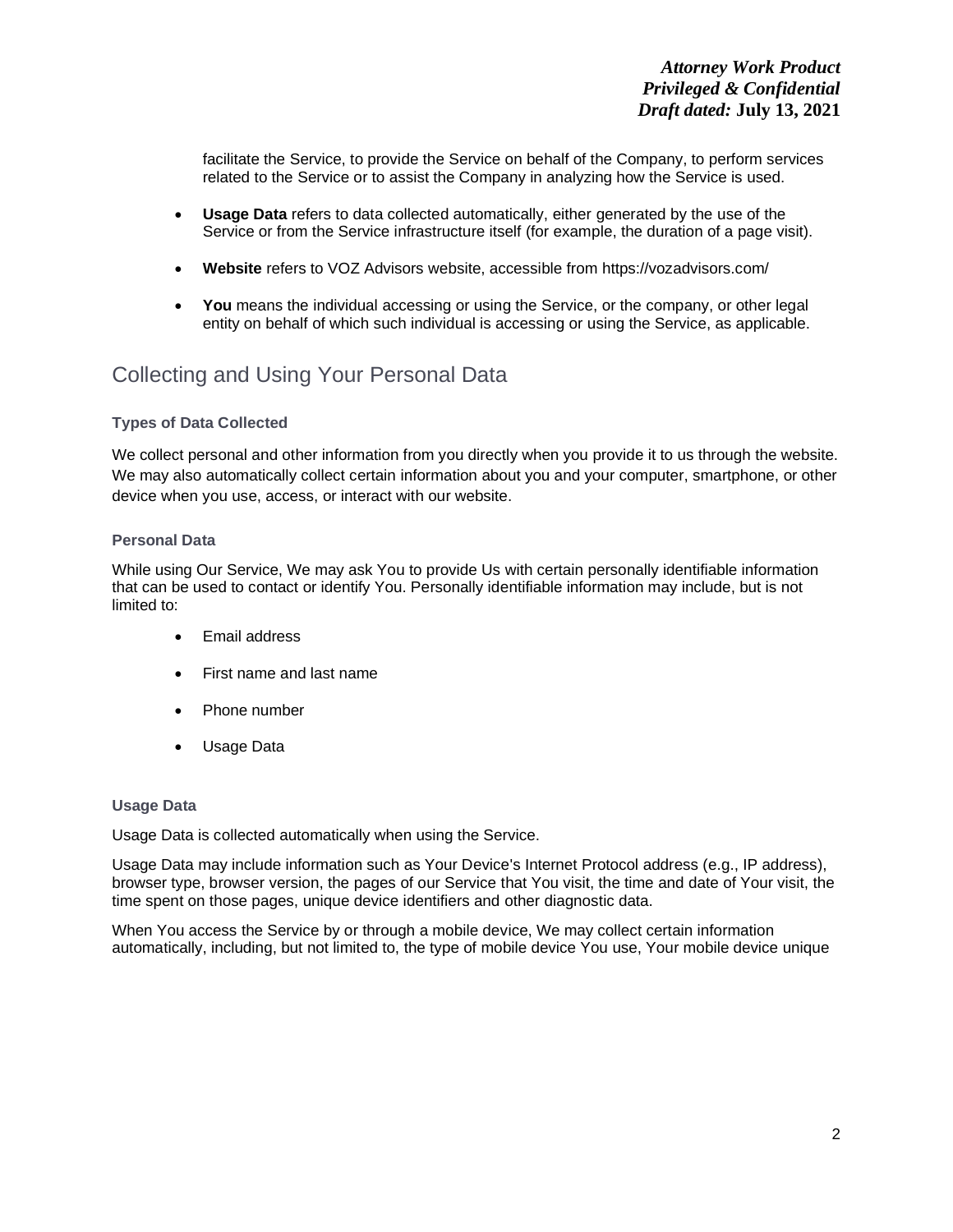ID, the IP address of Your mobile device, Your mobile operating system, the type of mobile Internet browser You use, unique device identifiers and other diagnostic data.

We may also collect information that Your browser sends whenever You visit our Service or when You access the Service by or through a mobile device.

To obtain such information, we may use web logs or applications that recognize your computer and gather information about its online activity: Tracking Technologies and Cookies.

We use Cookies and similar tracking technologies to track the activity on Our Service and store certain information. Tracking technologies used are beacons, tags, and scripts to collect and track information and to improve and analyze Our Service. The technologies We use may include:

- **Cookies or Browser Cookies.** A cookie is a small file placed on Your Device. A cookie allows the website to recognize whether you have visited before and may store user preferences and other information. For example, cookies can be used to collect or store information about your use of the website during your current session and over time (including the pages you view and the files you download), your computer's operating system and browser type, your Internet service provider, your domain name and IP address, your general geographic location, the other website that you visited before the website, and the link you used to leave the website. You can instruct Your browser to refuse all Cookies or to indicate when a Cookie is being sent. However, if You do not accept Cookies, You may not be able to use some parts of our Service. Unless you have adjusted Your browser setting so that it will refuse Cookies, our Service may use Cookies.
- **Flash Cookies.** Certain features of our Service may use local stored objects (or Flash Cookies) to collect and store information about Your preferences or Your activity on our Service. Flash Cookies are not managed by the same browser settings as those used for Browser Cookies. For more information on how You can delete Flash Cookies, please read "Where can I change the settings for disabling, or deleting local shared objects?" available at [https://helpx.adobe.com/flash-player/kb/disable-local-shared-objects](https://helpx.adobe.com/flash-player/kb/disable-local-shared-objects-flash.html#main_Where_can_I_change_the_settings_for_disabling__or_deleting_local_shared_objects_)[flash.html#main\\_Where\\_can\\_I\\_change\\_the\\_settings\\_for\\_disabling\\_\\_or\\_deleting\\_local\\_shar](https://helpx.adobe.com/flash-player/kb/disable-local-shared-objects-flash.html#main_Where_can_I_change_the_settings_for_disabling__or_deleting_local_shared_objects_) [ed\\_objects\\_](https://helpx.adobe.com/flash-player/kb/disable-local-shared-objects-flash.html#main_Where_can_I_change_the_settings_for_disabling__or_deleting_local_shared_objects_)
- **Web Beacons.** Certain sections of our Service and our emails may contain small electronic files known as web beacons (also referred to as clear gifs, pixel tags, and single-pixel gifs) that permit the Company, for example, to count users who have visited those pages or opened an email and for other related website statistics (for example, recording the popularity of a certain section and verifying system and server integrity).

Cookies can be "Persistent" or "Session" Cookies. Persistent Cookies remain on Your personal computer or mobile device when You go offline, while Session Cookies are deleted as soon as You close Your web browser. Learn more about cookies: [What Are Cookies?.](https://www.privacypolicies.com/blog/cookies/)

We use both Session and Persistent Cookies for the purposes set out below:

• **Necessary / Essential Cookies** Type: Session Cookies

Administered by: Us

Purpose: These Cookies are essential to provide You with services available through the Website and to enable You to use some of its features. They help to authenticate users and prevent fraudulent use of user accounts. Without these Cookies, the services that You have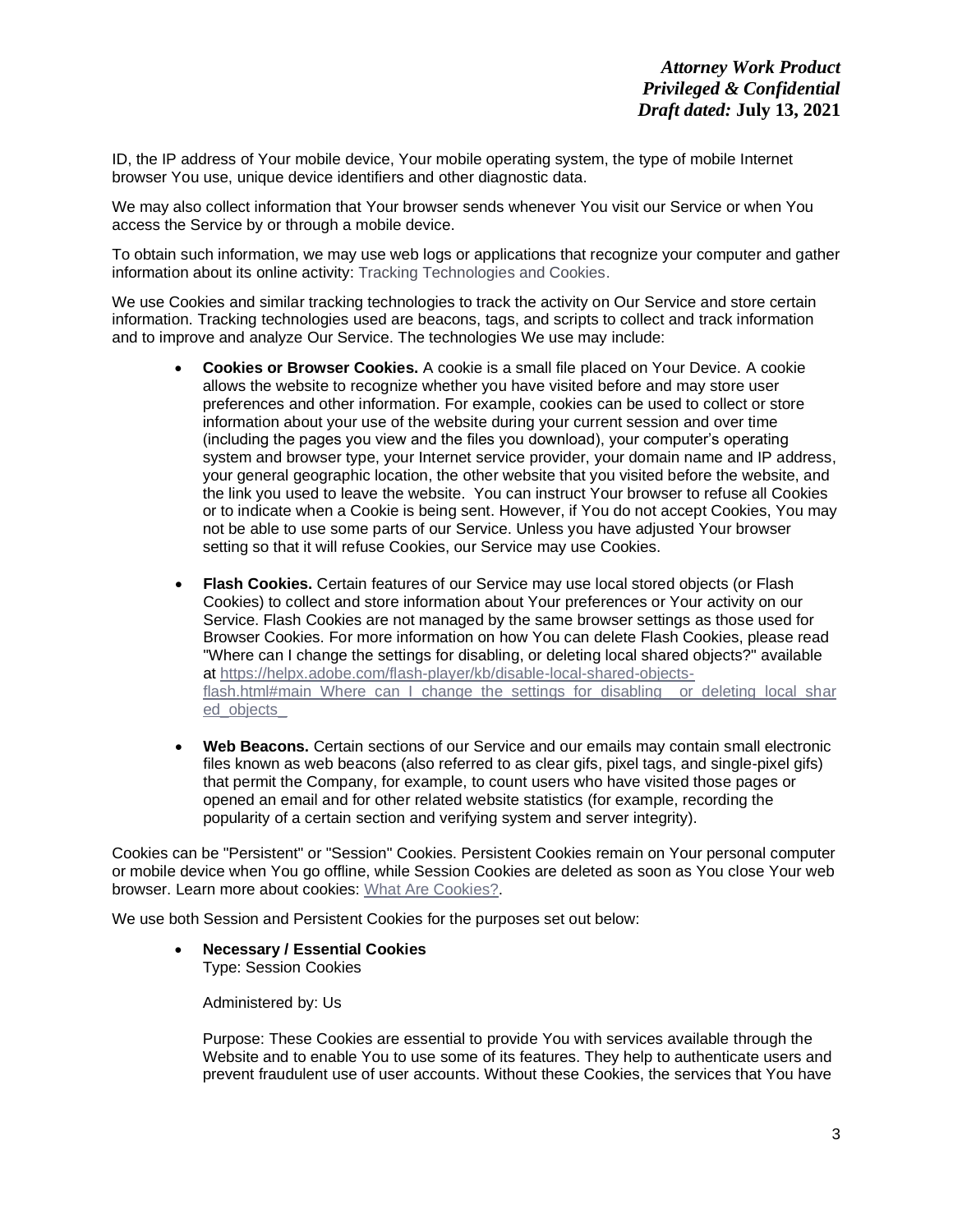asked for cannot be provided, and We only use these Cookies to provide You with those services.

• **Cookies Policy / Notice Acceptance Cookies** Type: Persistent Cookies

Administered by: Us

Purpose: These Cookies identify if users have accepted the use of cookies on the website.

• **Functionality Cookies**

Type: Persistent Cookies

Administered by: Us

Purpose: These Cookies allow us to remember choices You make when You use the website, such as remembering your login details or language preference. The purpose of these Cookies is to provide You with a more personal experience and to avoid You having to re-enter your preferences every time You use the website.

For more information about the Cookies we use and your choices regarding cookies please visit our Cookies Policy or the Cookies section of our Privacy Policy.

### Use of Your Personal Data

The Company may use Personal Data for a variety of purposes, including:

- **To provide and maintain our Service**, including to monitor the usage of our Service.
- **To manage Your Account:** to manage Your registration as a user of the Service. The Personal Data You provide can give You access to different functionalities of the Service that are available to You as a registered user.
- **For the performance of a contract:** the development, compliance and undertaking of the purchase contract for the products, items or services You have purchased or of any other contract with Us through the Service.
- **To contact You:** To contact You by email, telephone calls, SMS, or other equivalent forms of electronic communication, such as a mobile application's push notifications regarding updates or informative communications related to the functionalities, products or contracted services, including the security updates, when necessary or reasonable for their implementation.
- **To provide You** with news, special offers and general information about other goods, services and events which we offer that are similar to those that you have already purchased or enquired about unless You have opted not to receive such information.
- **To manage Your requests:** To attend and manage Your requests to Us.
- **For business transfers:** We may use Your information to evaluate or conduct a merger, divestiture, restructuring, reorganization, dissolution, or other sale or transfer of some or all of Our assets, whether as a going concern or as part of bankruptcy, liquidation, or similar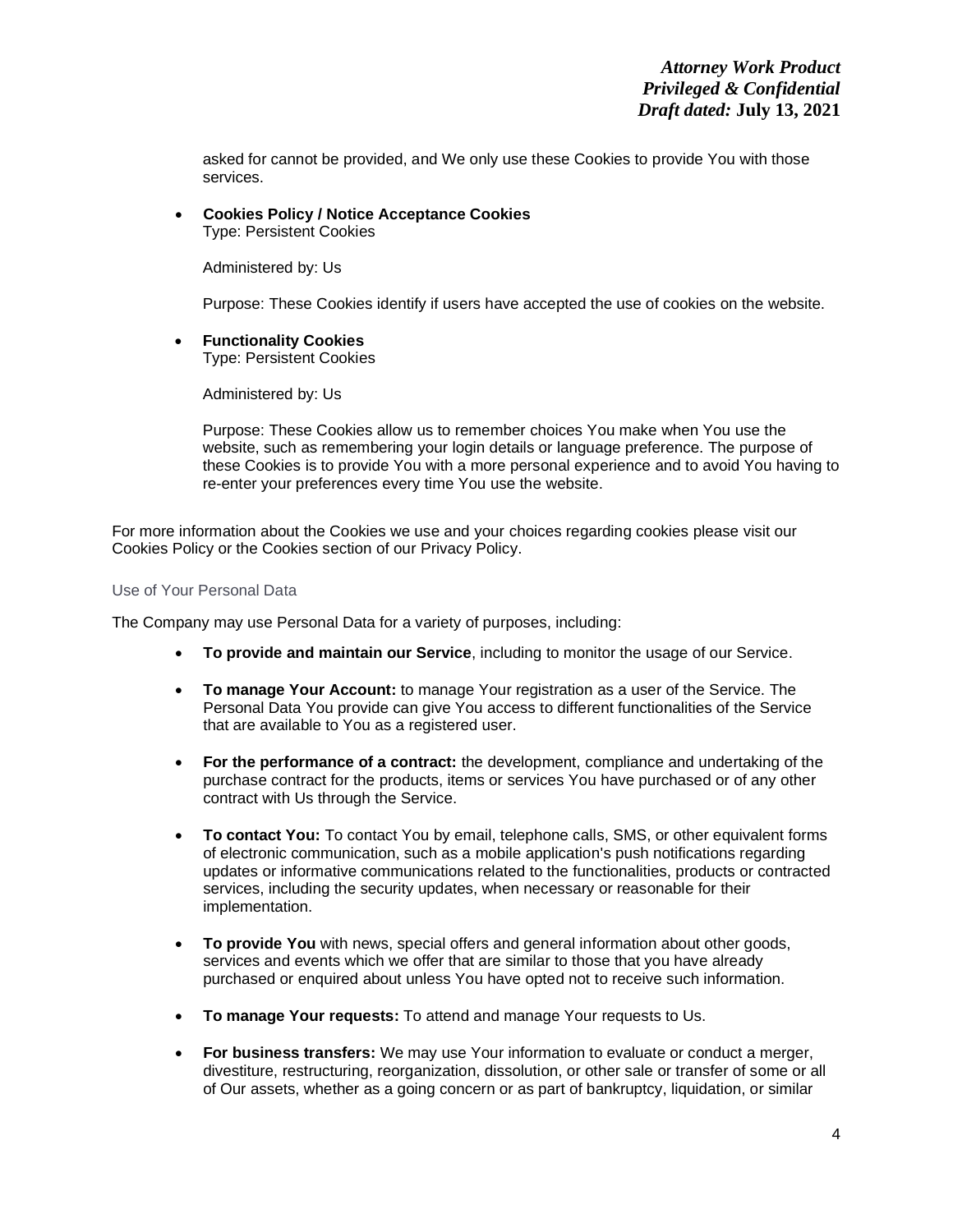proceeding, in which Personal Data held by Us about our Service users is among the assets transferred.

- **To comply** with legal and/or regulatory requirements.
- **For other purposes**: We may use Your information for other purposes, such as data analysis, identifying usage trends, determining the effectiveness of our promotional campaigns and to evaluate and improve our Service, products, services, marketing and your experience.

We may share Your personal information in the following situations:

• **To Provide our Services:** We may share Your personal information with Service Providers to monitor and analyze the use of our Service, to contact You.

> *Analytics*. We partner with certain third parties to obtain the automatically collected information discussed above and to engage in analysis, auditing, research, and reporting. These third parties may use web logs or web beacons, and they may set and access cookies on your computer or other device. In particular, the website uses [Google](https://support.google.com/analytics/answer/6004245)  [Analytics](https://support.google.com/analytics/answer/6004245) to help collect and analyze certain information for the purposes discussed above. You may opt out of the use of Cookies by Google Analytics [here.](https://tools.google.com/dlpage/gaoptout)

Although our website currently does not respond to "do not track" browser headers, you can limit tracking through these third-party programs and by taking the other steps discussed above.

*Third-party service providers*. VOZ uses third-party service providers that perform services on our behalf, including web-hosting companies, mailing vendors, and analytics providers. These service providers may collect and/or use your information, including information that identifies you personally, to assist us in achieving the purposes discussed above.

We may share your information with other third parties when necessary to fulfill your requests for services; to complete a transaction that you initiate; to meet the terms of any agreement that you have with us or our partners; or to manage our business.

- **For business transfers:** We may share or transfer Your personal information in connection with, or during negotiations of, any merger, sale of Company assets, financing, or acquisition of all or a portion of Our business to another company.
- **With Affiliates:** We may share Your information with Our affiliates, in which case we will require those affiliates to honor this Privacy Policy. Affiliates include Our parent company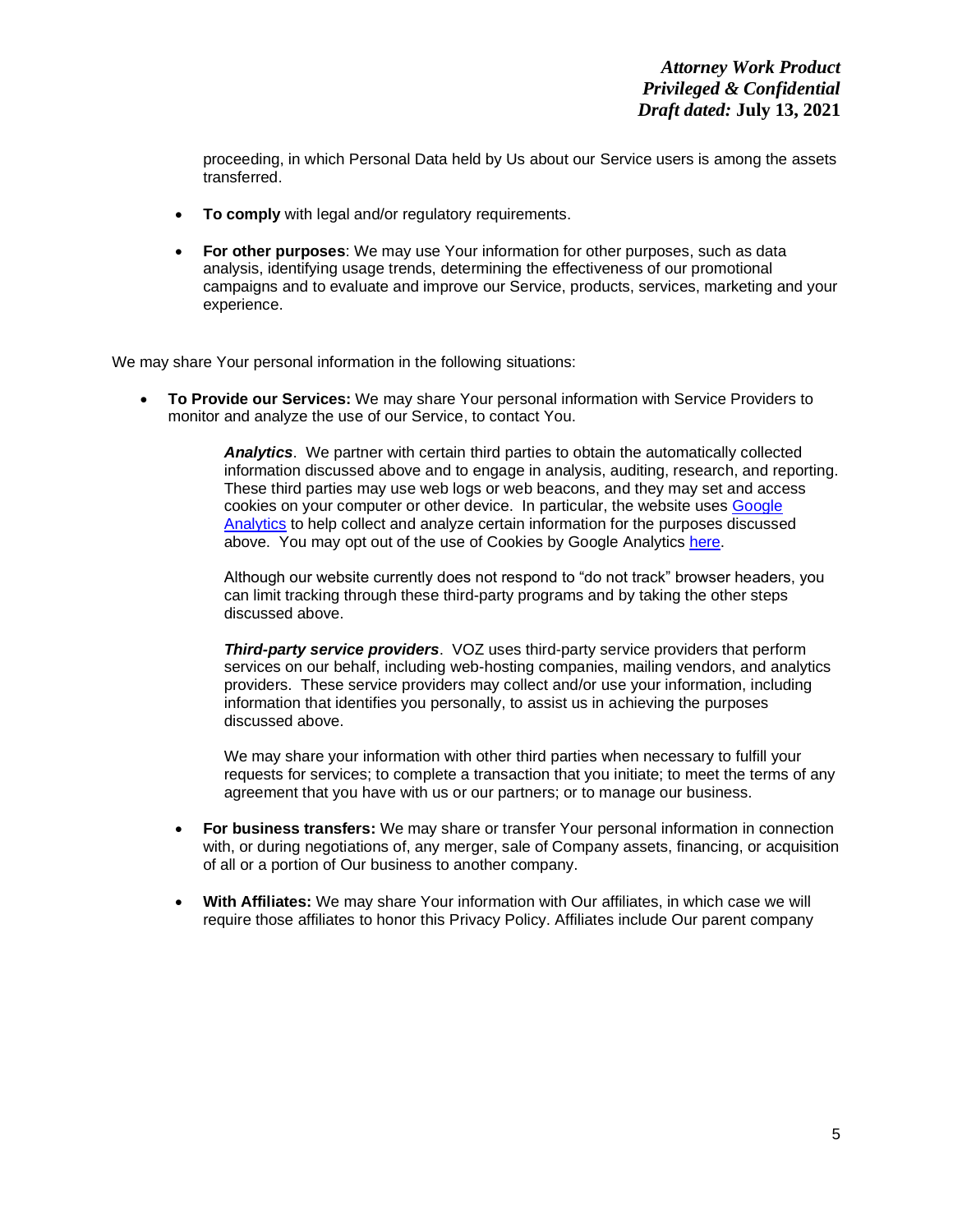and any other subsidiaries, joint venture partners or other companies that We control or that are under common control with Us.

- **With business partners:** We may share Your information with Our business partners to offer You certain products, services or promotions.
- **With other users:** When You share personal information or otherwise interact in the public areas with other users, such information may be viewed by all users and may be publicly distributed outside.
- **With Your consent**: We may disclose Your personal information for any other purpose with Your consent.
- **For legal purposes**: We also may use or share your information with third parties when we believe, in our sole discretion, that doing so is necessary:
	- $\circ$  To comply with applicable law or a court order, subpoena, or other legal process;
	- $\circ$  To investigate, prevent, or take action regarding illegal activities, suspected fraud, violations of our terms and conditions, or situations involving threats to our property or the property or physical safety of any person or third party;
	- o To establish, protect, or exercise our legal rights or defend against legal claims; or
	- $\circ$  To facilitate the financing, securitization, insuring, sale, assignment, bankruptcy, or other disposal of all or part of our business or assets. You will be notified via email or a notice on our website of any change in ownership or uses of this information, as well as any choices you may have regarding this information.

## Your Choices

If you want to learn more about the personal information that VOZ has about you, or you would like to update, change, or delete that information, please contact us by email at [info@vozadvisors.com.](mailto:info@vozadvisors.com)

You may also opt out of receiving marketing emails from us by following the instructions in those emails or by emailing us at [info@vozadvisors.com.](mailto:info@vozadvisors.com)

You may stop all collection of information by e-mailing us at [info@vozadvisors.com.](mailto:info@vozadvisors.com)

## Retention of Your Personal Data

The Company will retain Your Personal Data only for as long as is necessary for the purposes set out in this Privacy Policy. We will retain and use Your Personal Data to the extent necessary to comply with our legal obligations (for example, if we are required to retain your data to comply with applicable laws), resolve disputes, and enforce our legal agreements and policies.

The Company will also retain Usage Data for internal analysis purposes. Usage Data is generally retained for a shorter period of time, except when this data is used to strengthen the security or to improve the functionality of Our Service, or We are legally obligated to retain this data for longer time periods.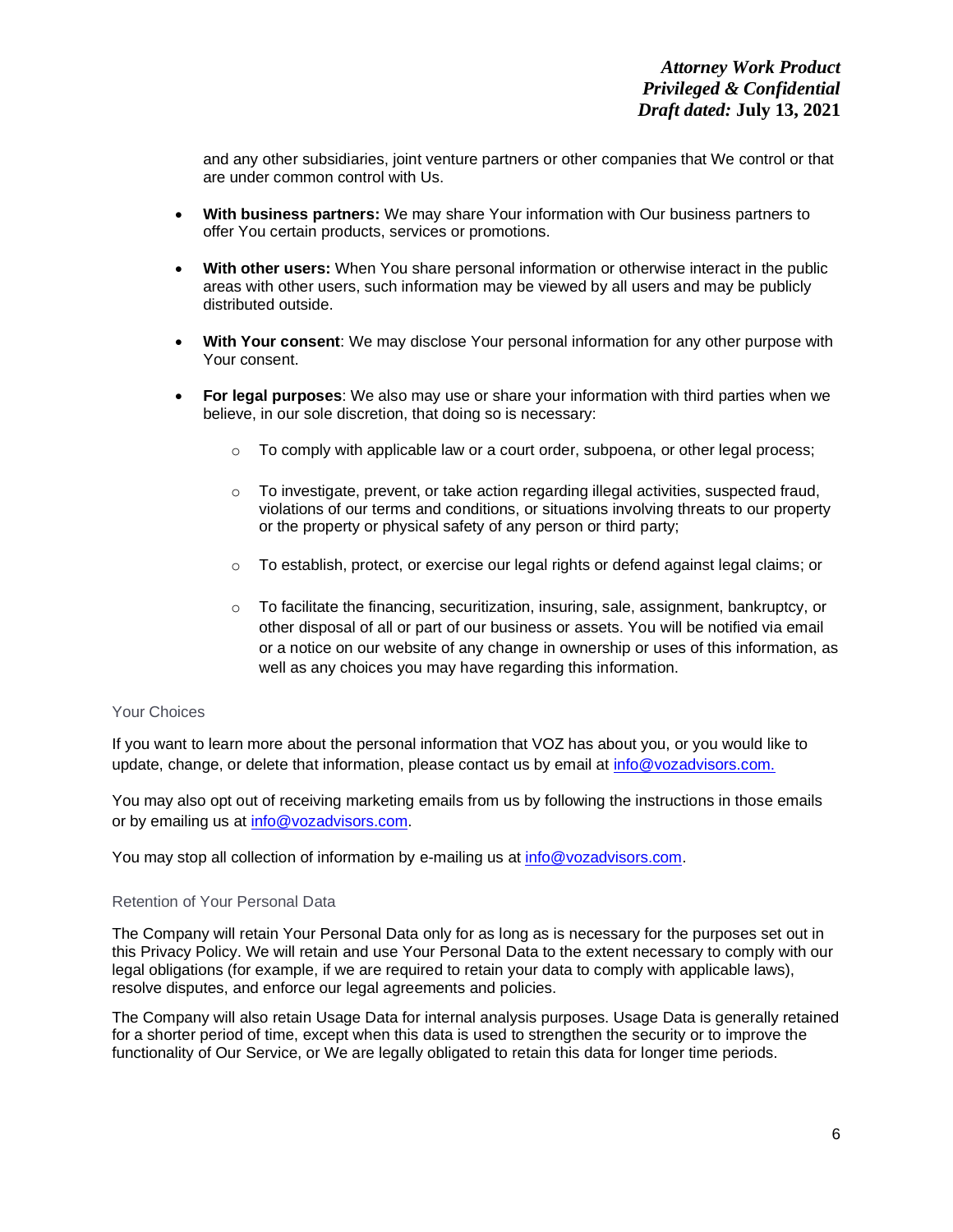## Transfer of Your Personal Data

Your information, including Personal Data, is processed at the Company's operating offices and in any other places where the parties involved in the processing are located. It means that this information may be transferred to — and maintained on — computers located outside of Your state, province, country or other governmental jurisdiction where the data protection laws may differ than those from Your jurisdiction.

Your consent to this Privacy Policy followed by Your submission of such information represents Your agreement to that transfer.

The Company will take all steps reasonably necessary to ensure that Your data is treated securely and in accordance with this Privacy Policy and no transfer of Your Personal Data will take place to an organization or a country unless there are adequate controls in place including the security of Your data and other personal information.

Disclosure of Your Personal Data

## **Business Transactions**

If the Company is involved in a merger, acquisition or asset sale, Your Personal Data may be transferred. We will provide notice before Your Personal Data is transferred and becomes subject to a different Privacy Policy.

#### **Law enforcement**

Under certain circumstances, the Company may be required to disclose Your Personal Data if required to do so by law or in response to valid requests by public authorities (e.g., a court or a government agency).

## **Other legal requirements**

VOZ may disclose Your Personal Data in the good faith belief that such action is necessary to:

- Comply with a legal obligation
- Protect and defend the rights or property of the Company
- Prevent or investigate possible wrongdoing in connection with the Service
- Protect the personal safety of Users of the Service or the public
- Protect against legal liability

## Security of Your Personal Data

The security of Your Personal Data is important to Us. We employ physical, technical, and administrative procedures to safeguard the personal information we collect online. But remember that no method of transmission over the Internet, or method of electronic storage is 100% secure. While We strive to use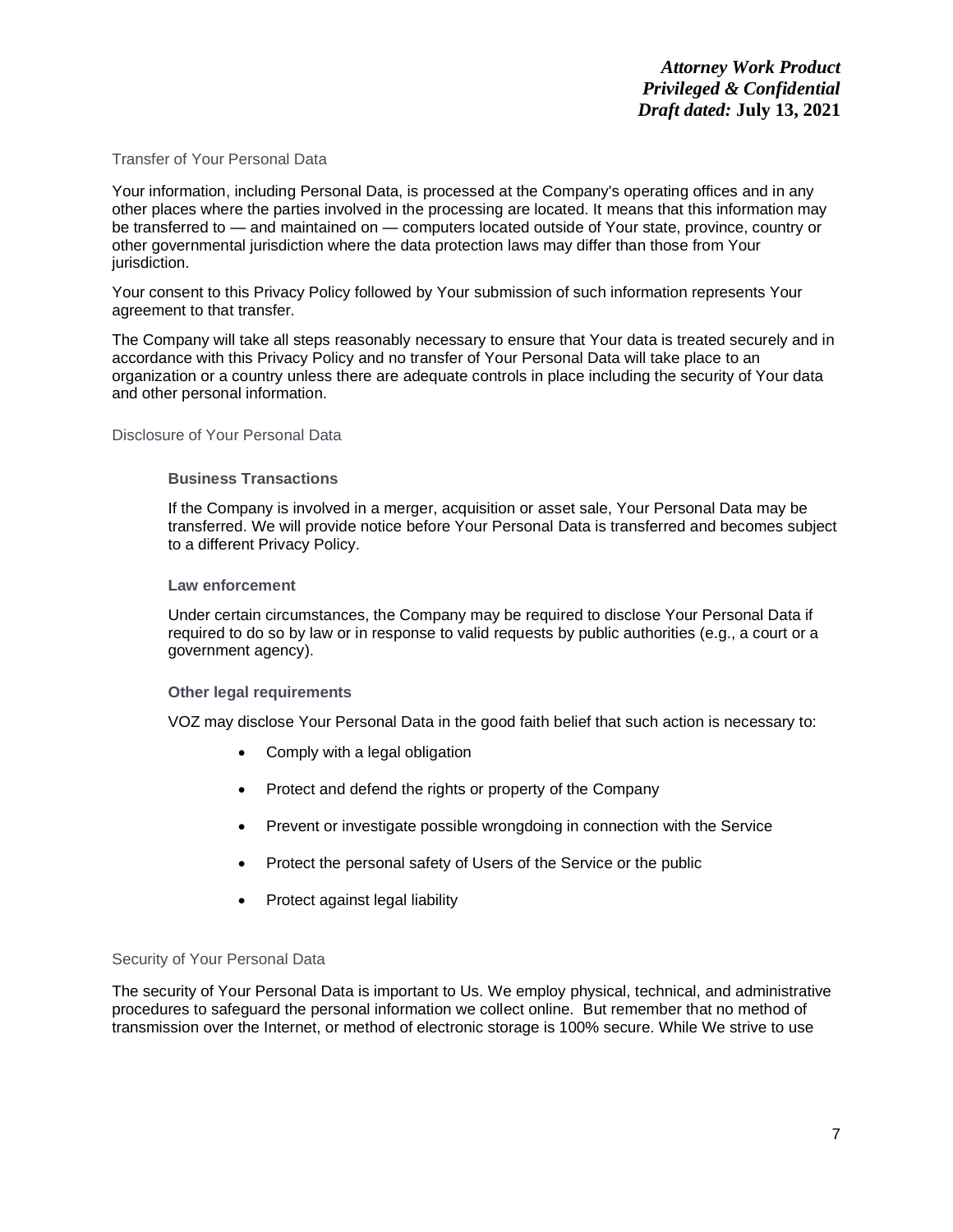commercially acceptable means to protect Your Personal Data, We cannot guarantee its absolute security, and you transmit such information at your own risk.

## Data Retention

We retain personal information about you necessary to fulfill the purpose for which that information was collected or as required or permitted by law. We do not retain personal information longer than is necessary for us to achieve the purposes for which we collected it. When we destroy your personal information, we do so in a way that prevents that information from being restored or reconstructed.

## International Users

The information that we collect through or in connection with the website is transferred to and processed in the United States for the purposes described above. We also may subcontract the processing of your data to, or otherwise share your data with, affiliates or third parties in the United States or countries other than your country of residence. The data-protection laws in these countries may be different from, and less stringent than, those in your country of residence. By using the website or by providing any personal or other information to us, you expressly consent to such transfer and processing.

# **Further Information for Users in the European Economic Area**

If you are a user in the European Economic Area, we process your personal data in the United States as data controller and in compliance with the European General Data Protection Regulation ("GDPR").

In addition to the data categories outlined above, we collect "data concerning health" as defined in the GDPR. Data concerning health means personal data related to the physical or mental health of a natural person, including the provision of health care services, which reveal information about his or her health status.

# **Legal Basis for Processing**

When we process your personal data, we will only do so for the following reasons:

- When we have a legitimate interest in processing your personal data, including to communicate with you about changes to our Service, to help secure and improve our Services, and to analyze use of our Services;
- As necessary to comply with our legal obligations; and
- When you have provided us with your consent to do so.

## **Data Subject Rights**

You have the right to:

- access personal data we hold about you;
- request rectification or erasure of your personal data;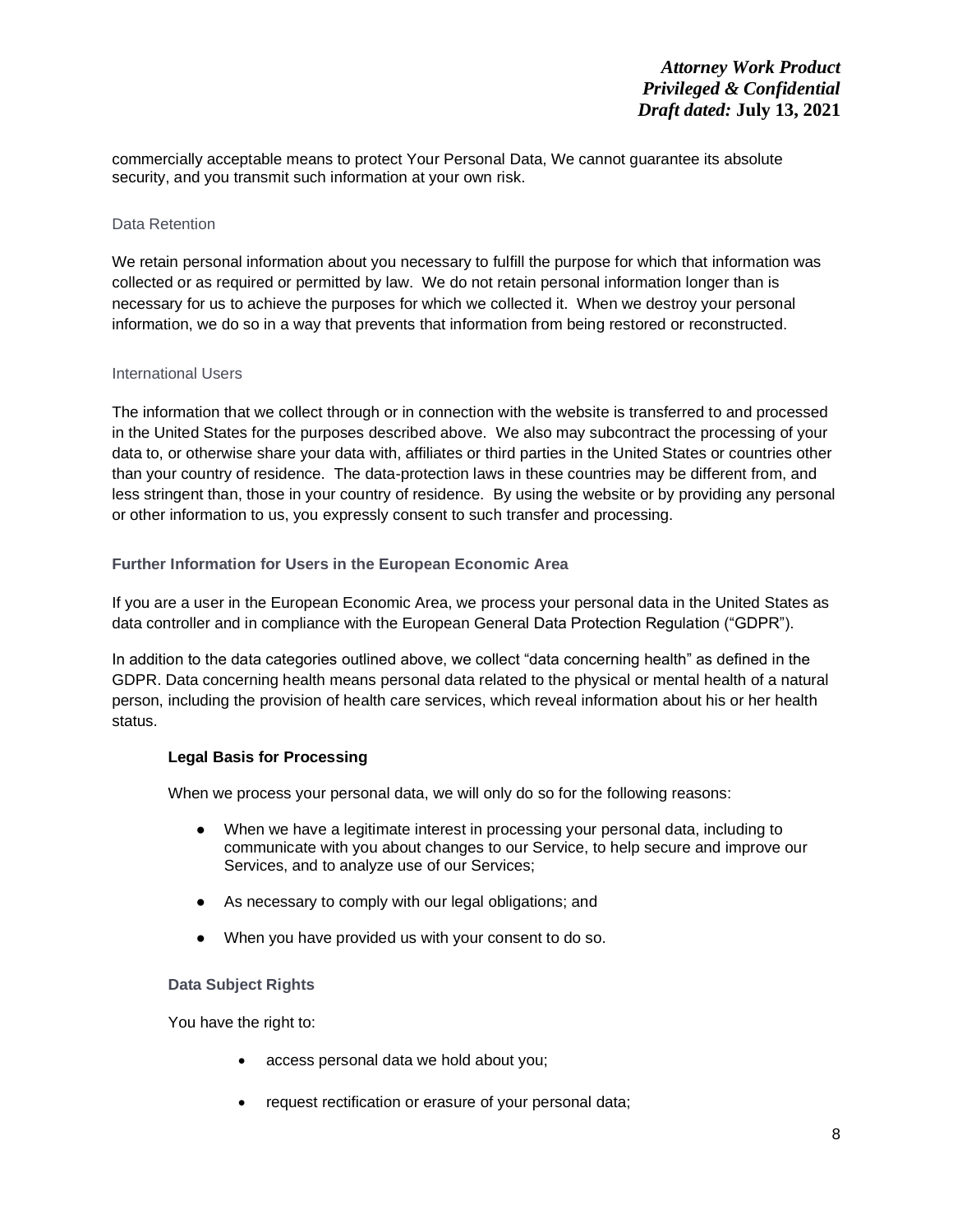- request the restriction the of processing of your personal data;
- object to the processing of your personal data; and
- data portability.

If we have requested your consent, you may withdraw such consent at any time.

If you would like to exercise any of your data subject rights under the GDPR, including by withdrawing your consent, please contact us at info@vozadvisors.com.

You have the right to lodge a complaint regarding our data processing with a supervisory authority. The EU Commission provides a list of supervisory authorities here: [https://ec.europa.eu/justice/article-29/structure/data-protection-authorities/index\\_en.htm.](https://ec.europa.eu/justice/article-29/structure/data-protection-authorities/index_en.htm)

## **Transfer of Personal Data**

Our service providers or other third parties with whom VOZ may share your personal data from time to time, as described above, may be located abroad, and in particular outside the European Economic Area. In such case, VOZ will require them to take, in accordance with applicable legislation, all organizational and technical measures reasonably necessary to ensure an adequate level of protection of your personal data.

## Children's Privacy

Our Service does not address anyone under the age of 13. We do not knowingly collect personally identifiable information from anyone under the age of 13. If You are a parent or guardian and You are aware that Your child has provided Us with Personal Data, please contact Us. If We become aware that We have collected Personal Data from anyone under the age of 13 without verification of parental consent, We take steps to remove that information from Our servers.

If We need to rely on consent as a legal basis for processing Your information and Your country requires consent from a parent, We may require Your parent's consent before We collect and use that information.

## Links to Other Websites

Our Service may contain links to other websites that are not operated by Us. If You click on a third-party link, You will be directed to that third party's site. We strongly advise You to review the Privacy Policy of every site You visit. We have not reviewed these third-party sites and do not control and are not responsible for any of these sites, their content, or their privacy policy. Thus, we do not endorse or make any representations about them, or any information, software, or other products or materials found there, or any results that may be obtained from using them. If you decide to access any of the third-party sites listed on our website, you do so at your own risk.

We have no control over and assume no responsibility for the content, privacy policies or practices of any third-party sites or services.